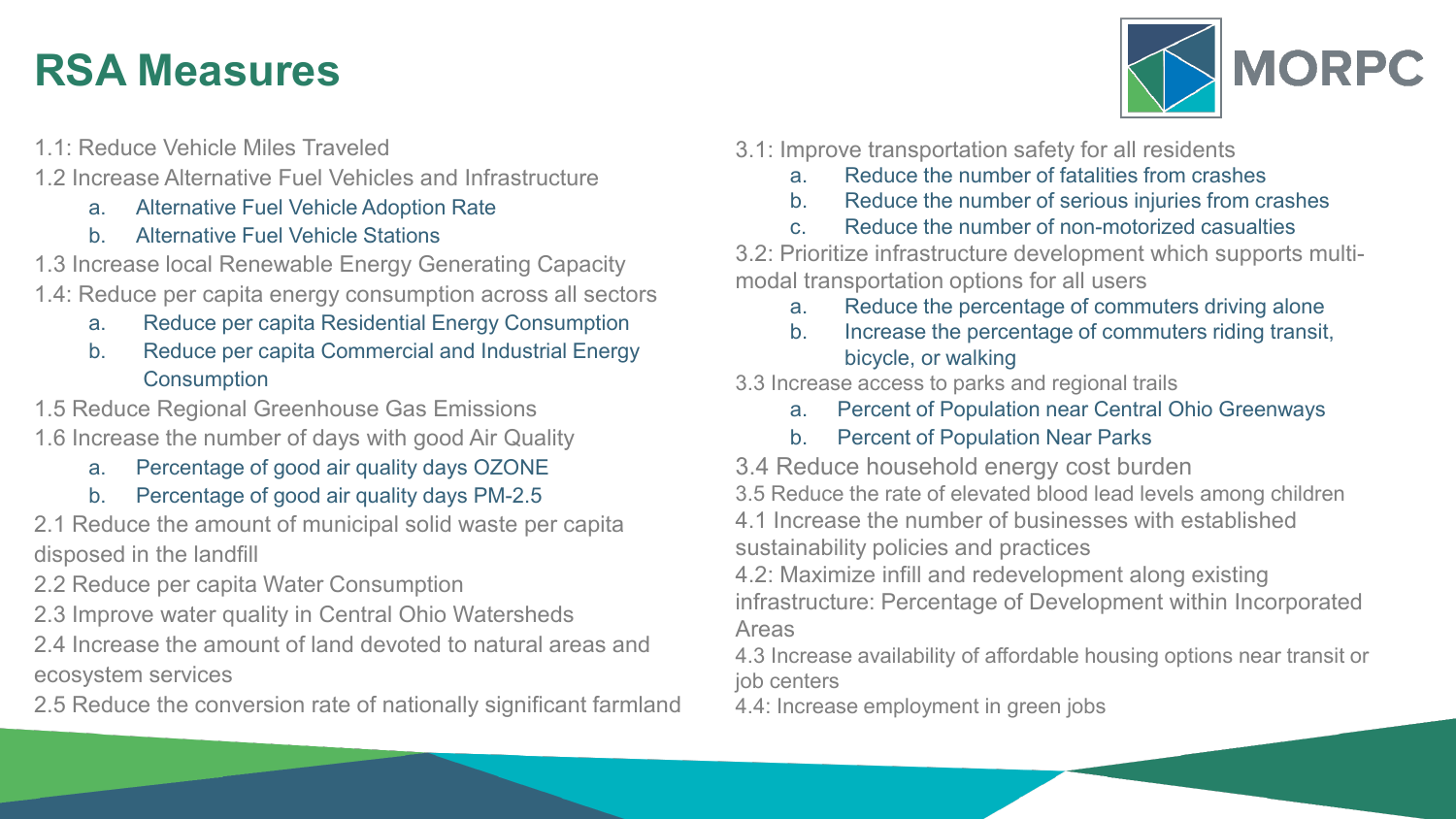### **1.1: Reduce vehicle miles traveled**



GOAL 1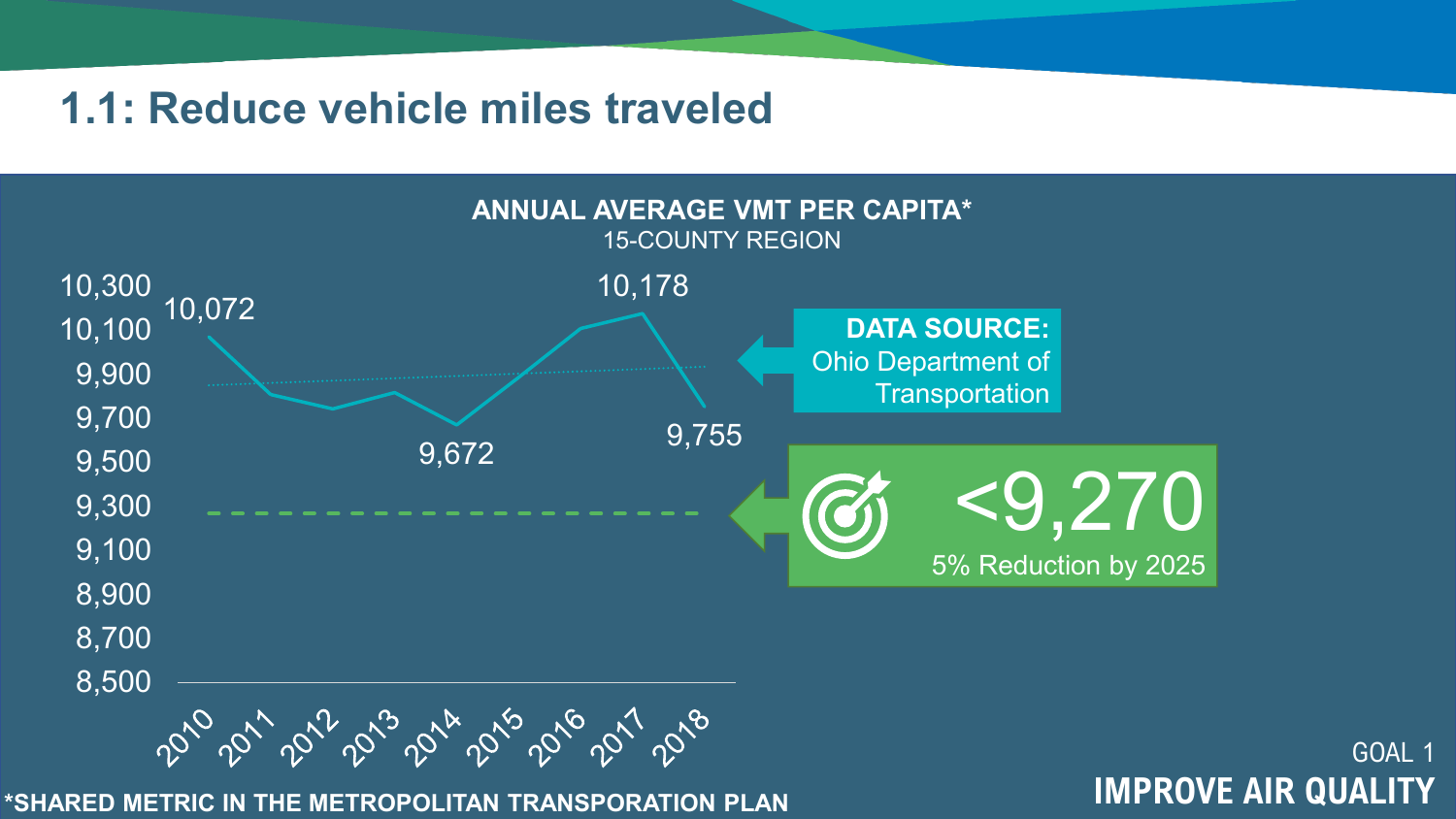### **1.2.a Increase alternative fuel vehicles and infrastructure**

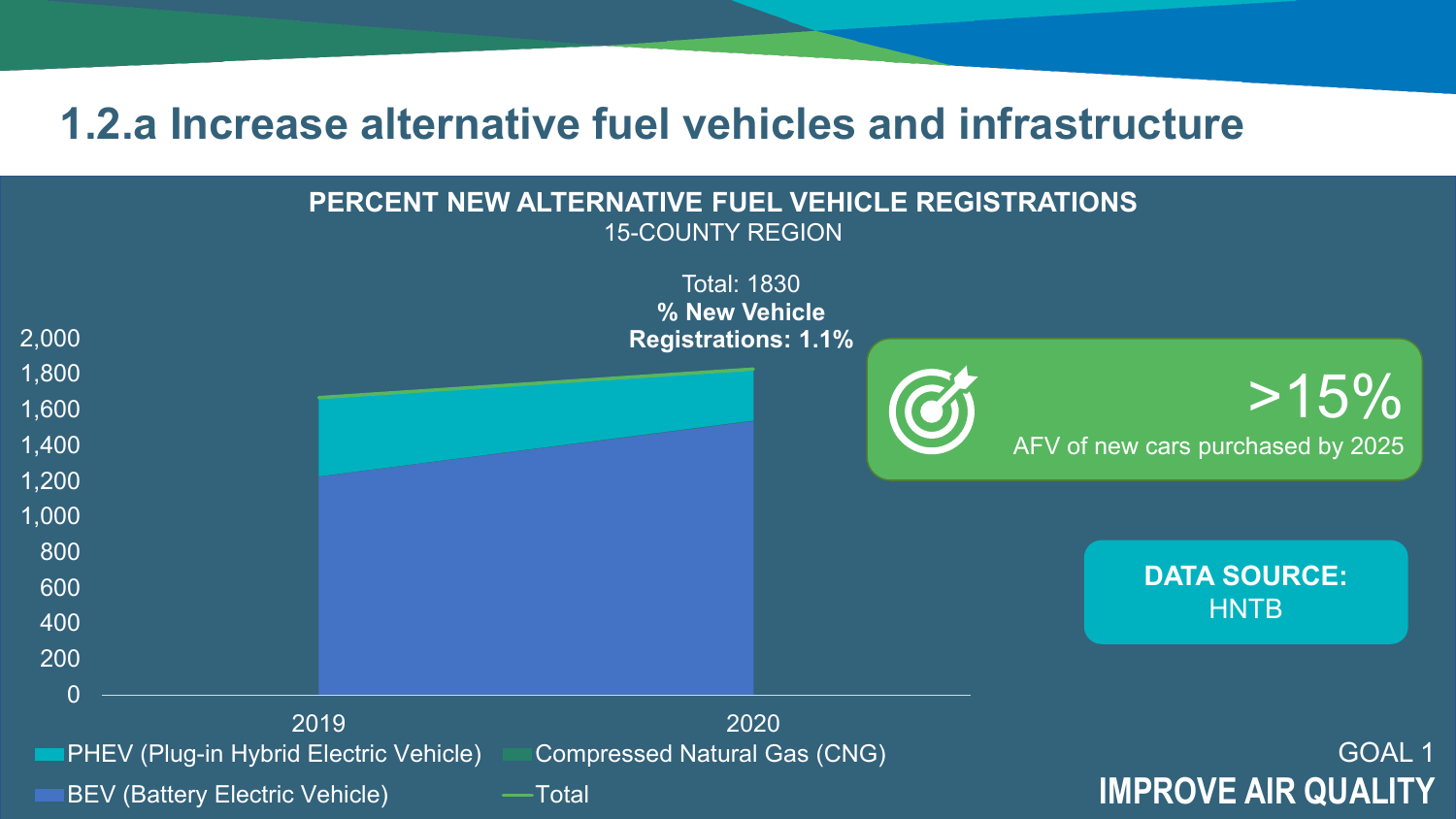### **1.2.b Increase alternative fuel vehicles and infrastructure**

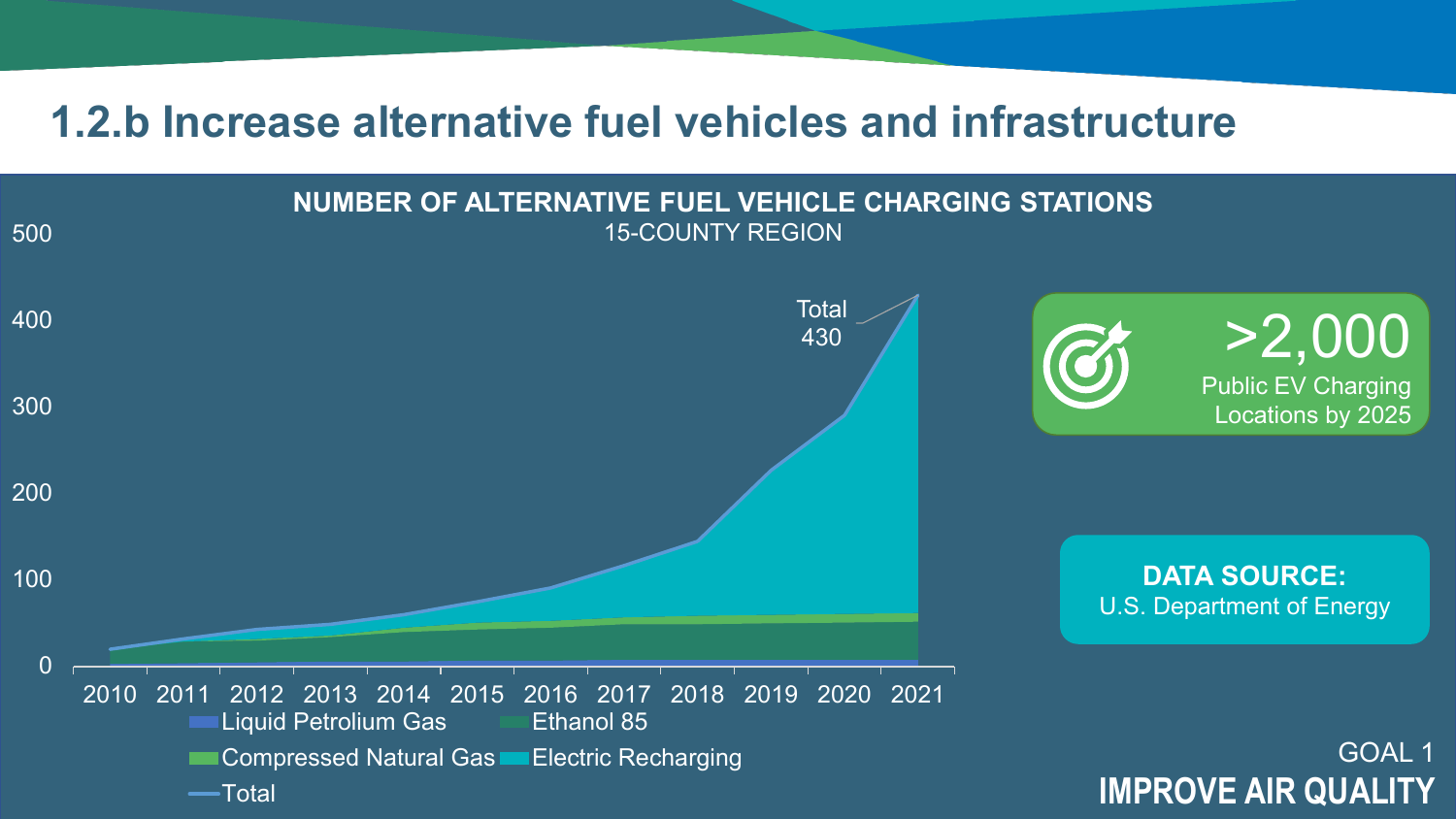### **1.3 Increase local renewable energy generating capacity**

### **NON-UTLITY SCALE INTERCONNECTED WIND AND SOLAR RENEWABLE ENERGY MAXIMUM GENERATING CAPACITY (kWh)** 15-COUNTY REGION

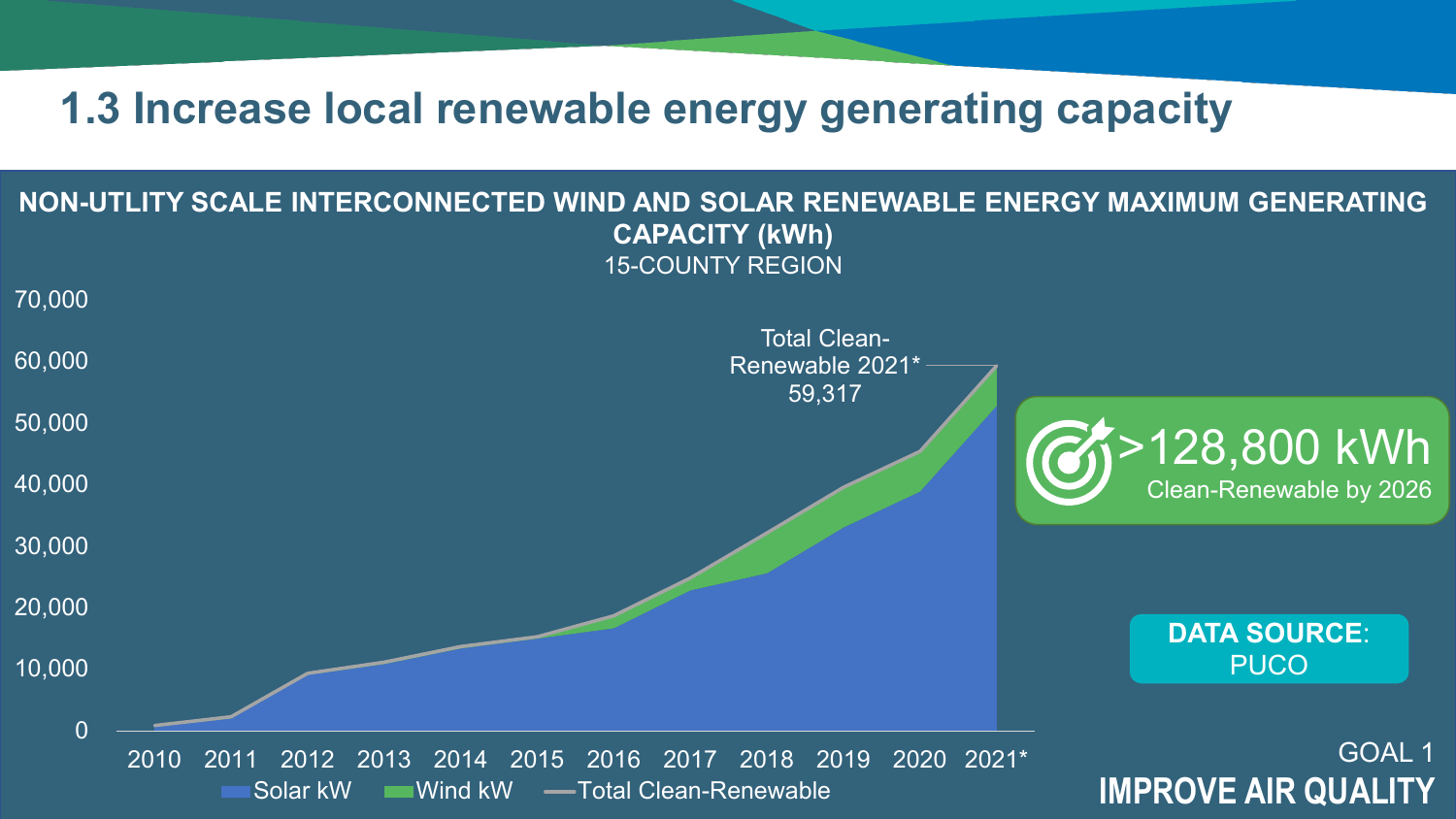**1.4: Reduce per capita energy consumption across all sectors**

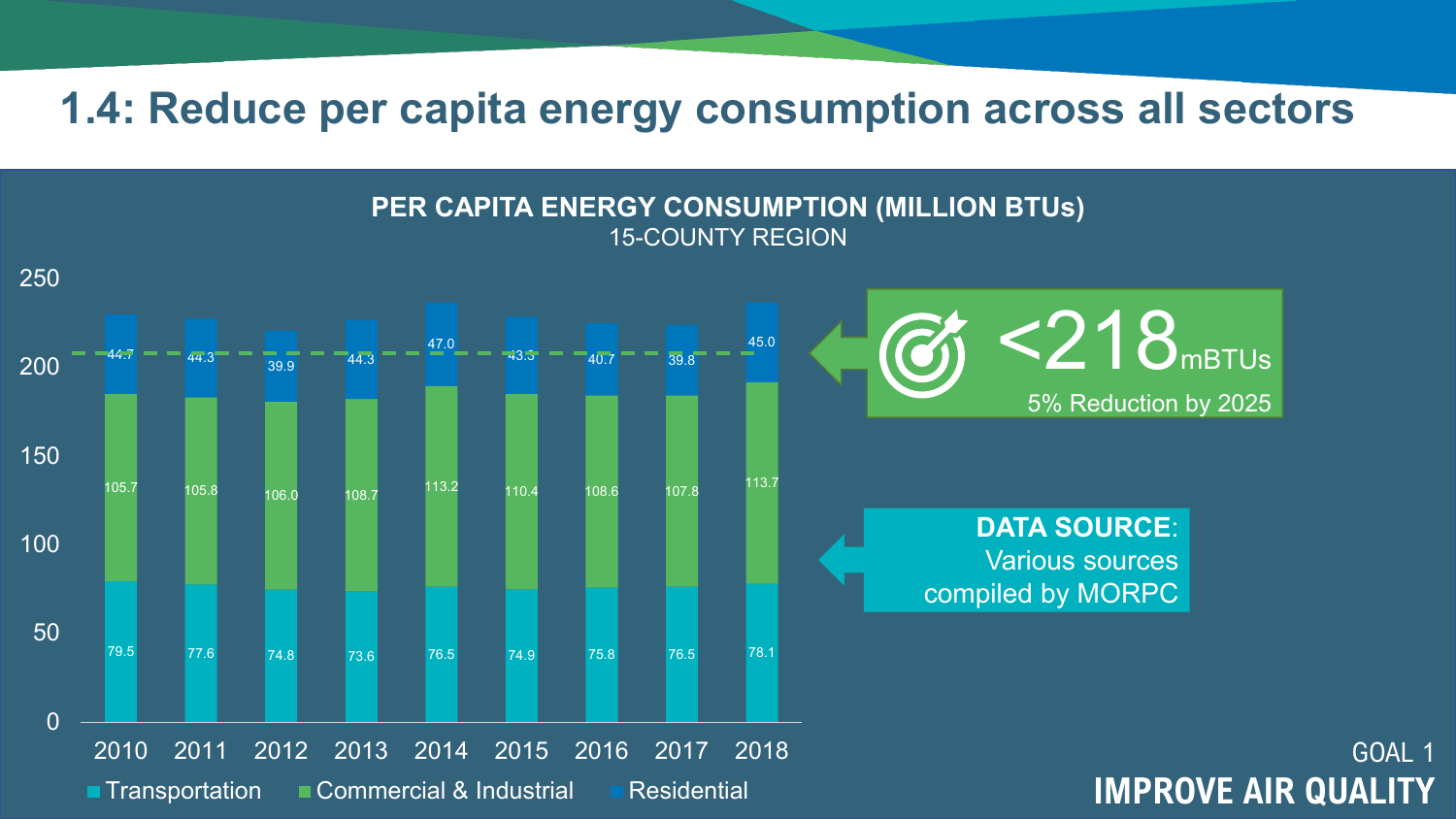**1.5 Reduce regional greenhouse gas emissions**



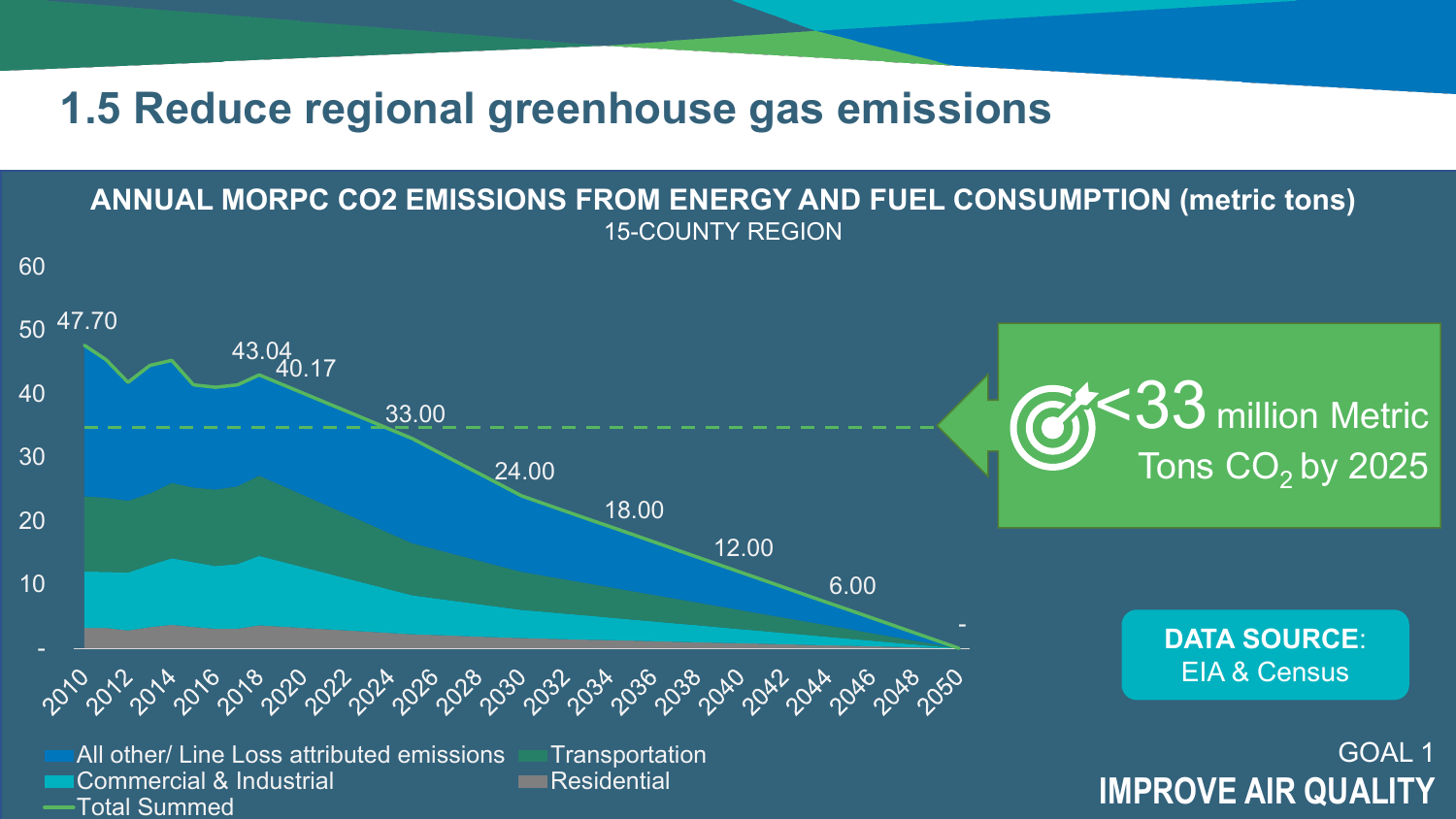**1.6.a Increase the number of days with good air quality**



**IMPROVE AIR QUALITY**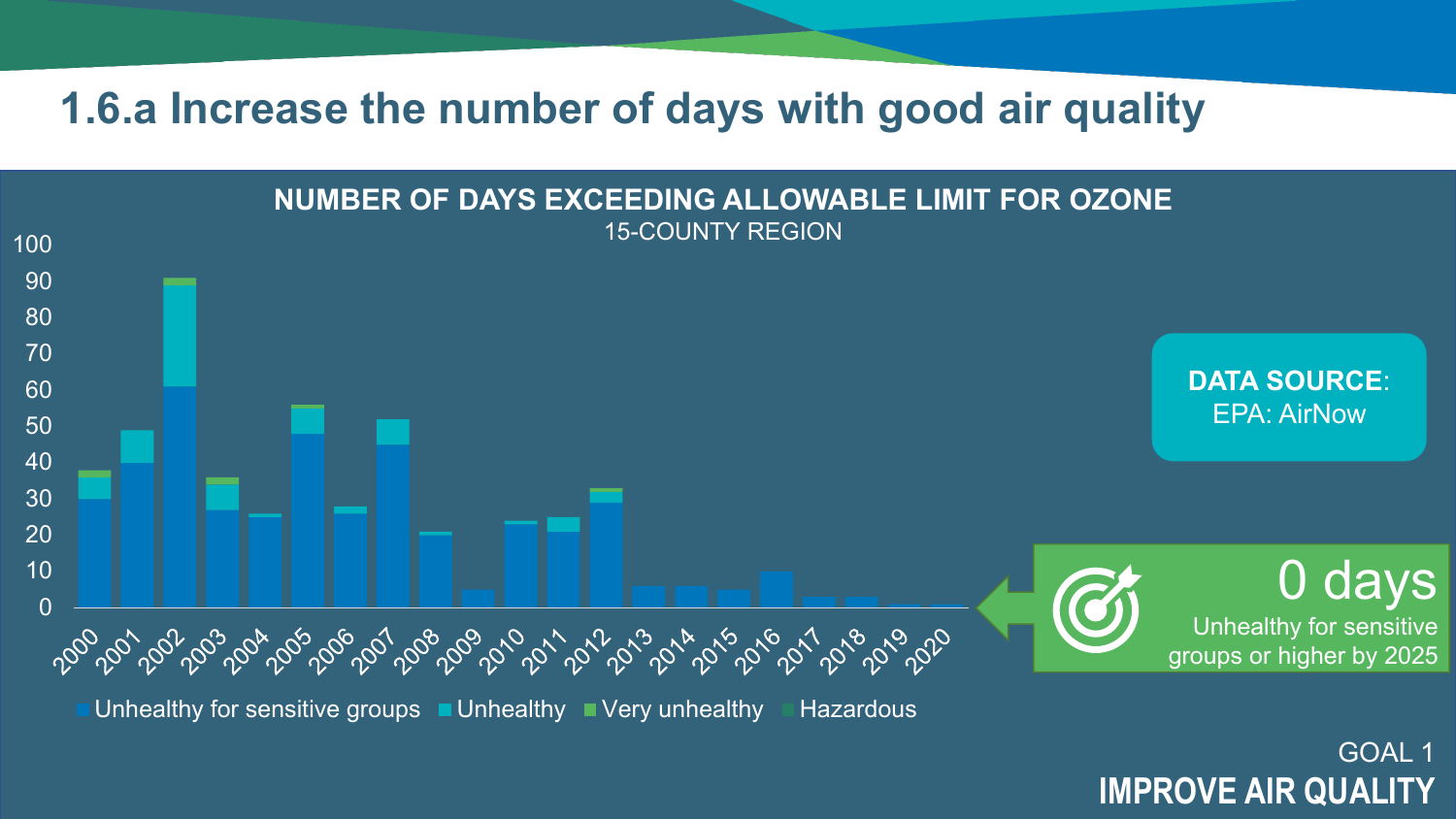### **1.6.b Increase the number of days with good air quality**



GOAL 1 **IMPROVE AIR QUALITY**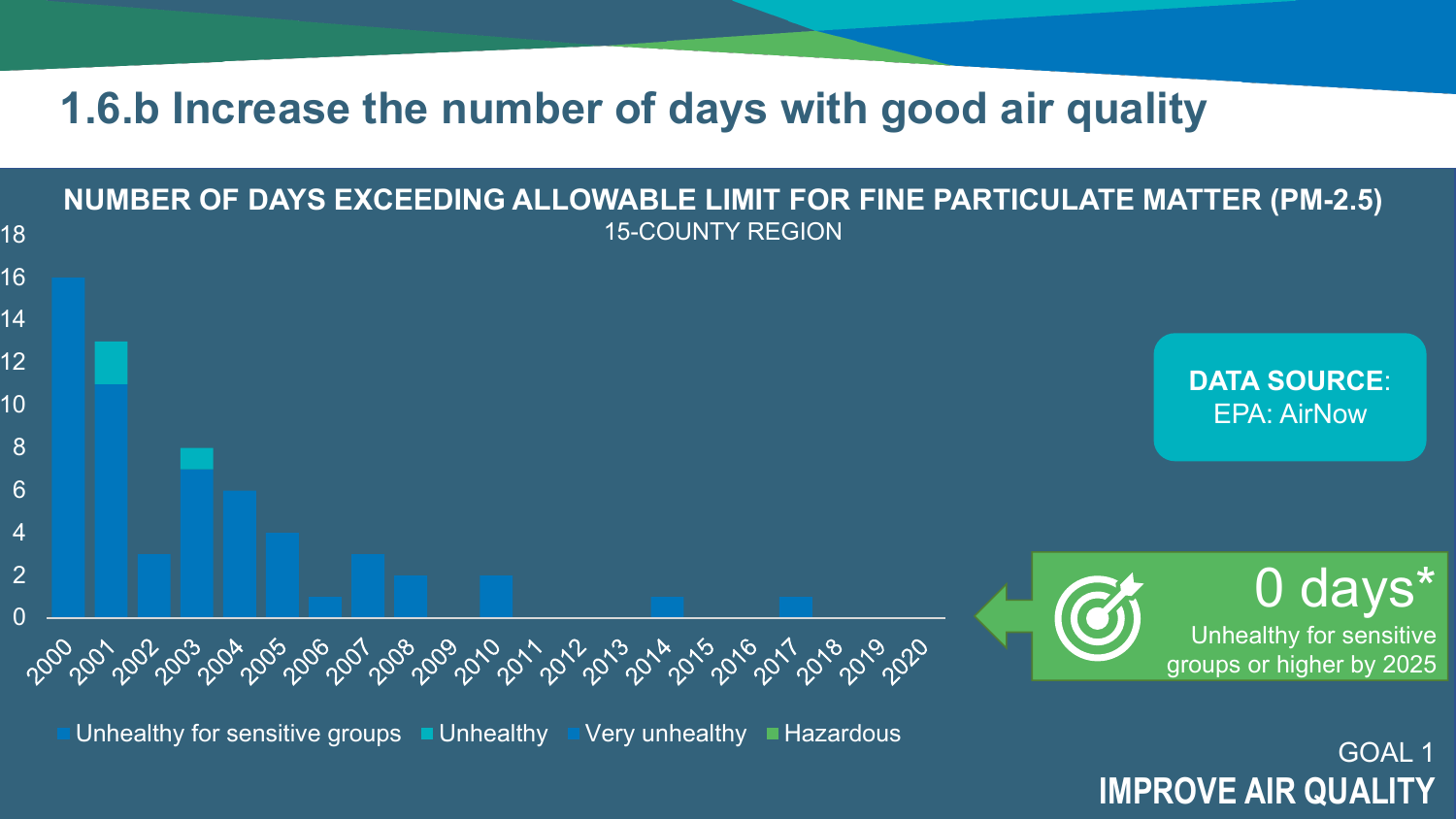### **2.1 Reduce the amount of municipal solid waste per capita disposed in the landfill**

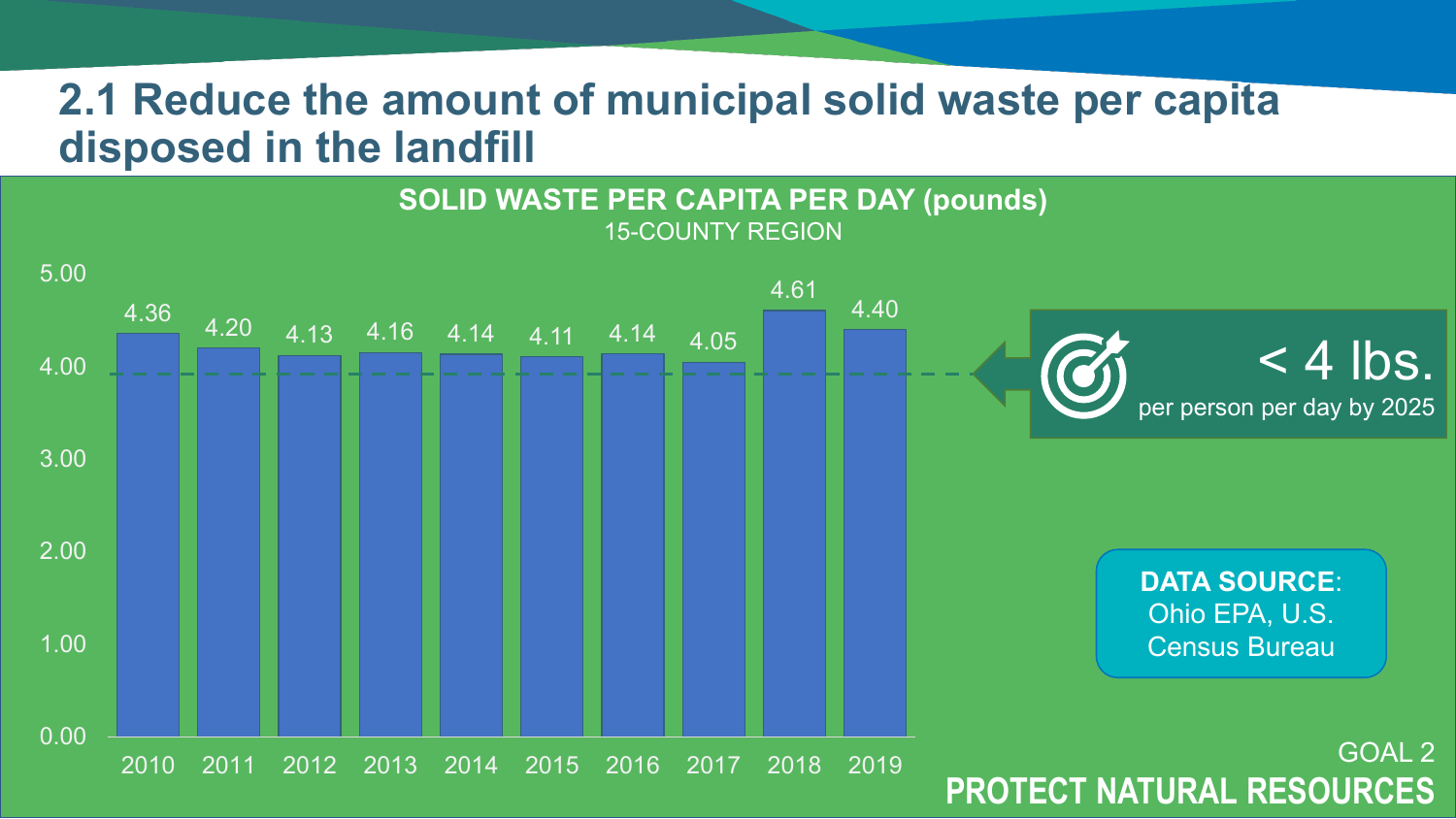### **2.2 Reduce per capita water consumption**

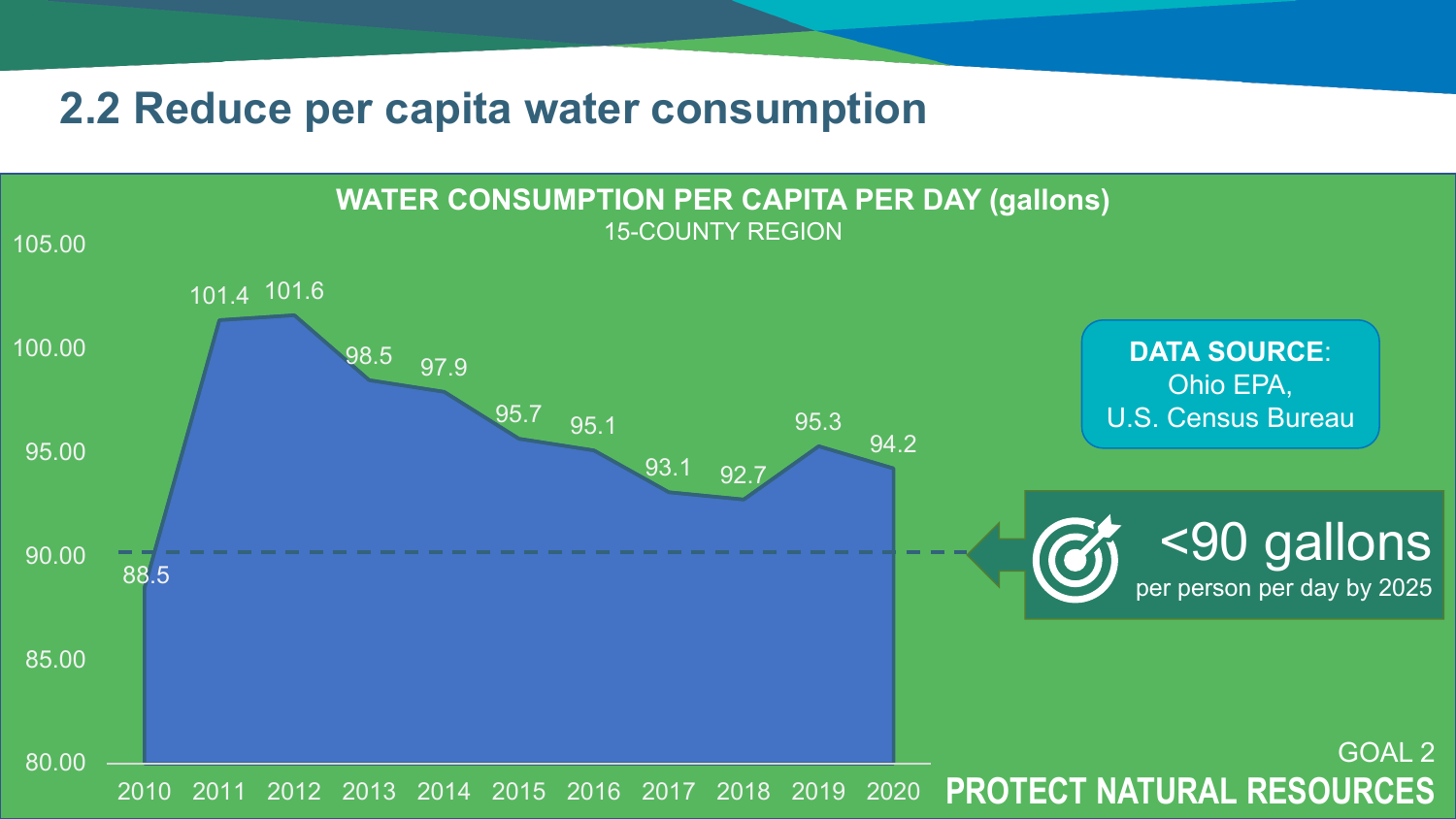### **2.3 Improve water quality in Central Ohio watersheds**

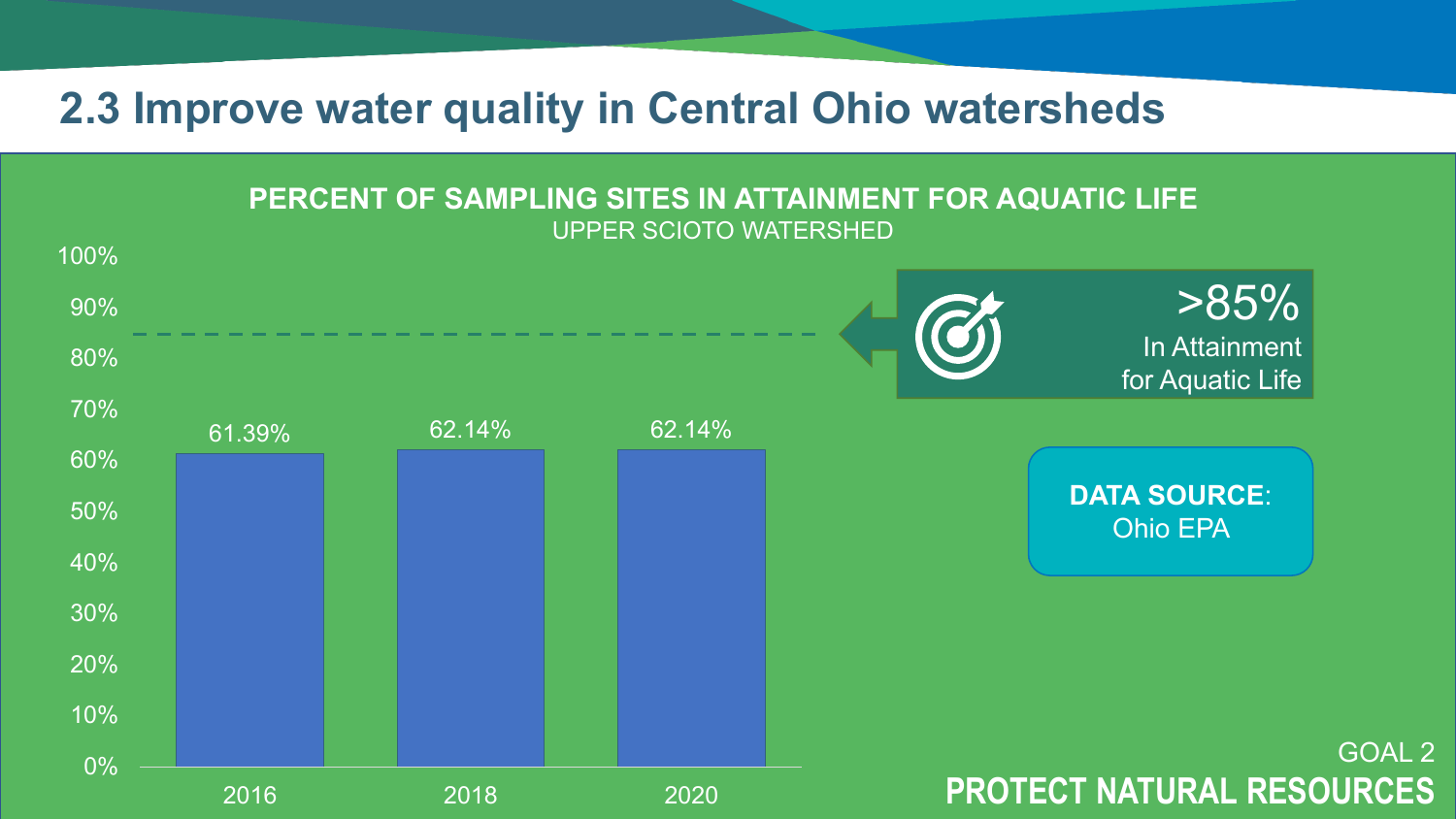### **2.4 Increase the amount of land devoted to natural areas and ecosystem services**

**ACRES OF LAND ACQUIRED USING THE CLEAN OHIO FUND (3-year average)** 15-COUNTY REGION

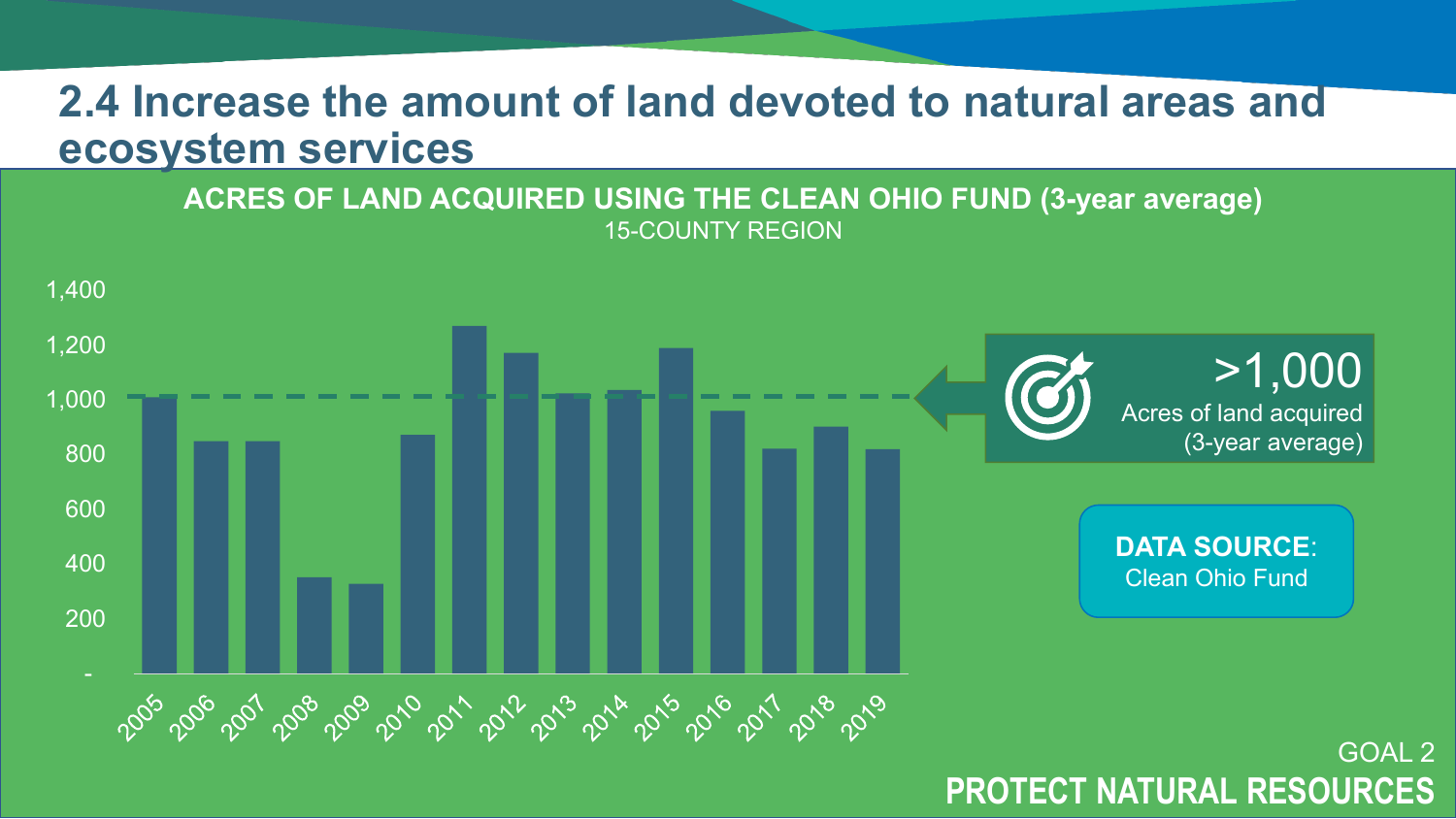### **2.5 Reduce the conversion rate of nationally significant farmland**

**Agriculture land use – 3-Year average**

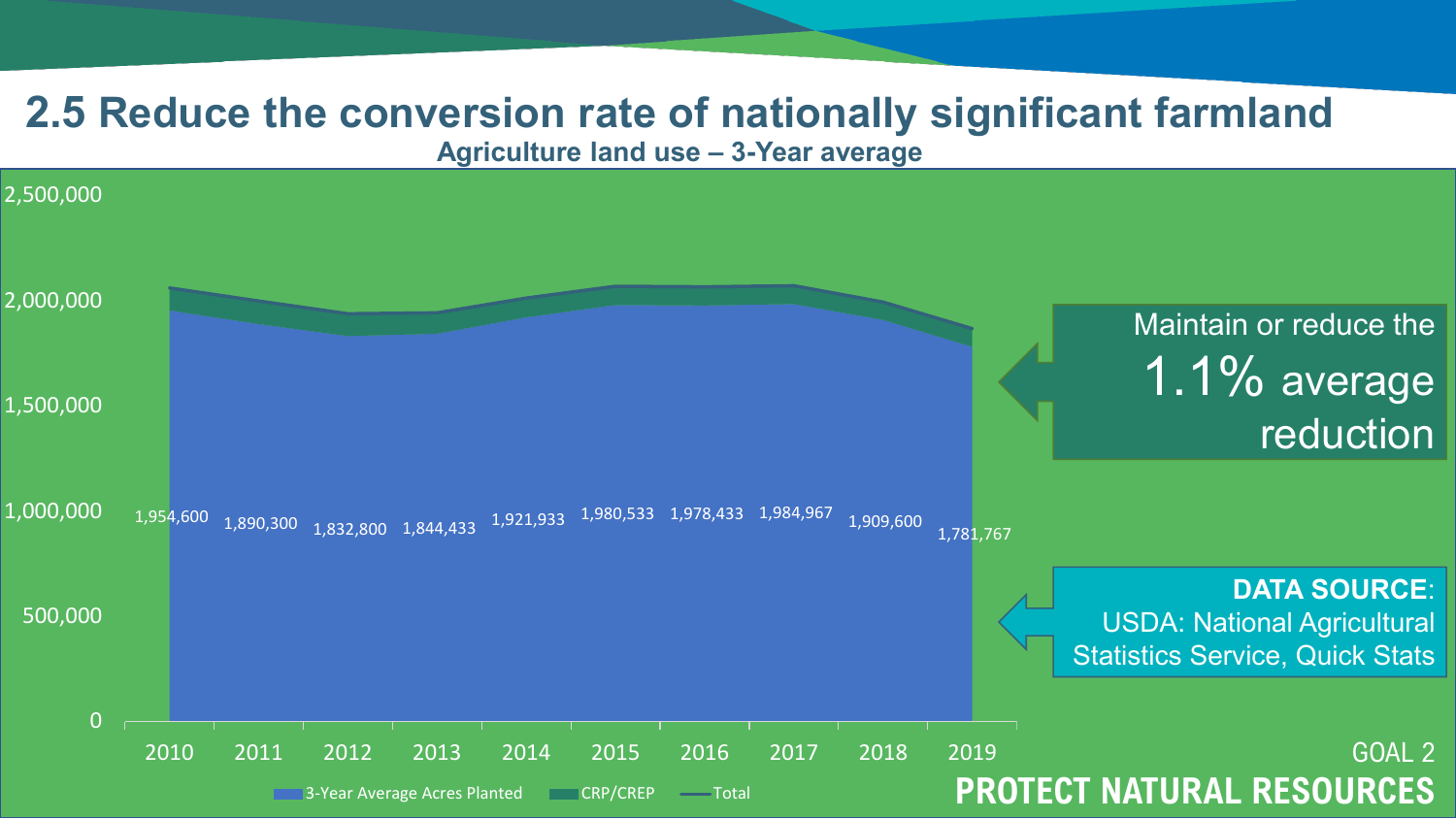**3.1.a: Improve transportation safety for all residents**

#### **NUMBER OF FATALITIES FROM CRASHES (5-YEAR AVERAGE, PER 100 MILLION VMT)\*** MPO AREA

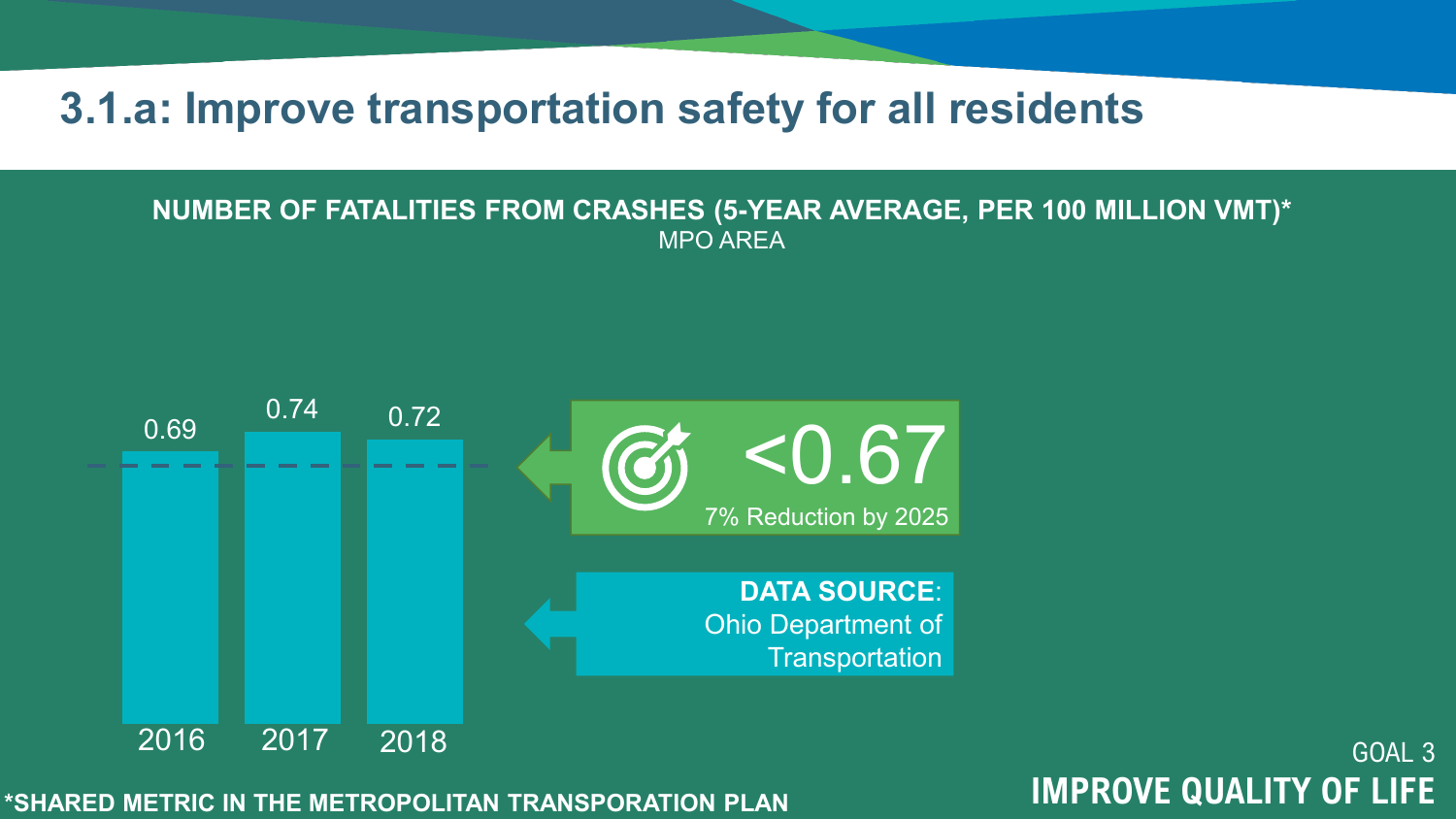**3.1.b: Improve transportation safety for all residents**

#### **NUMBER OF SERIOUS INJURIES FROM CRASHES (5-YEAR AVERAGE, PER 100 MILLION VMT)\*** MPO AREA

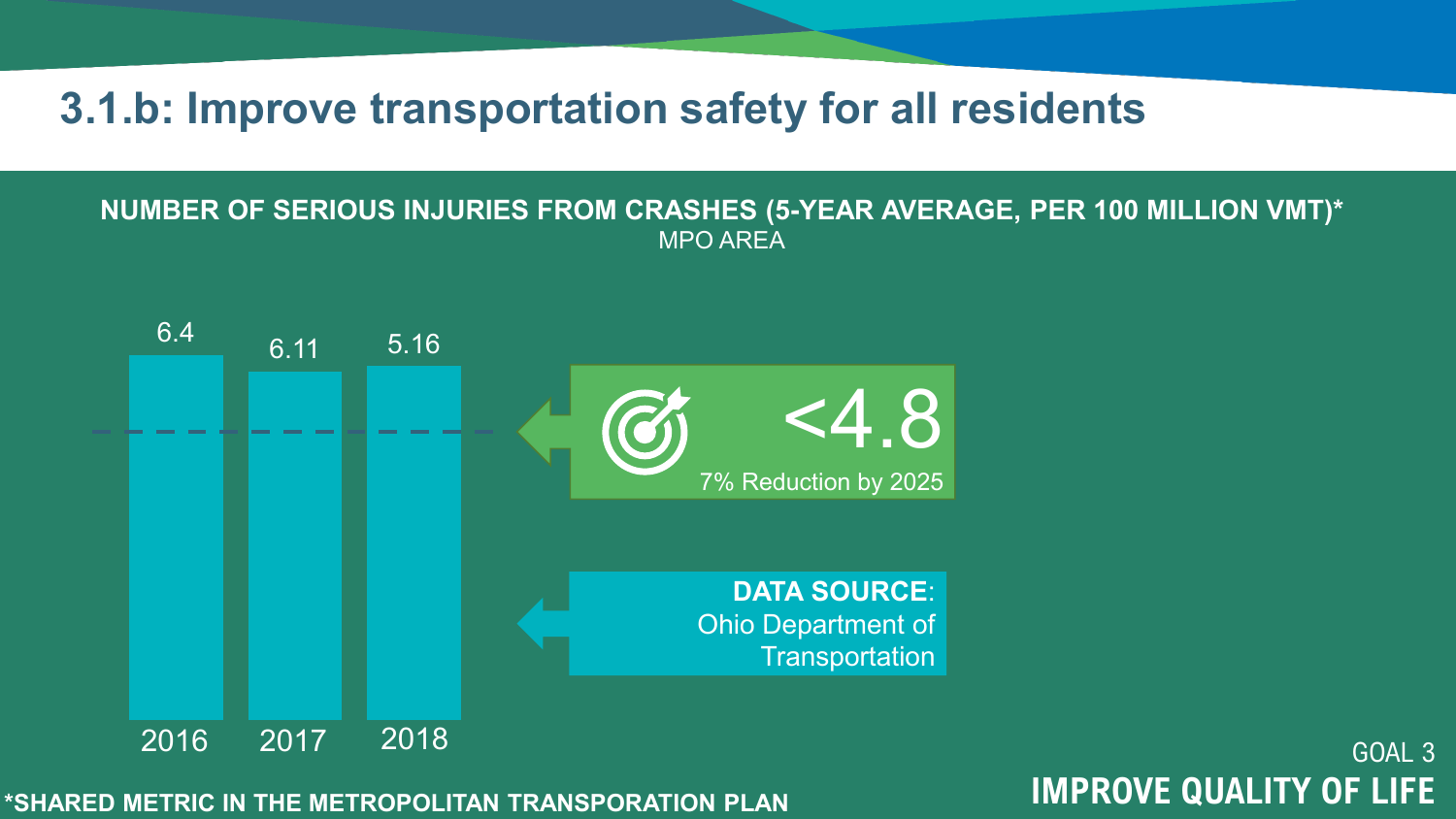### **3.1.c: Improve transportation safety for all residents**

#### **NUMBER OF NON-MOTORIZED FATALITIES AND SERIOUS INJURIES (5-YEAR AVERAGE)\*** MPO AREA

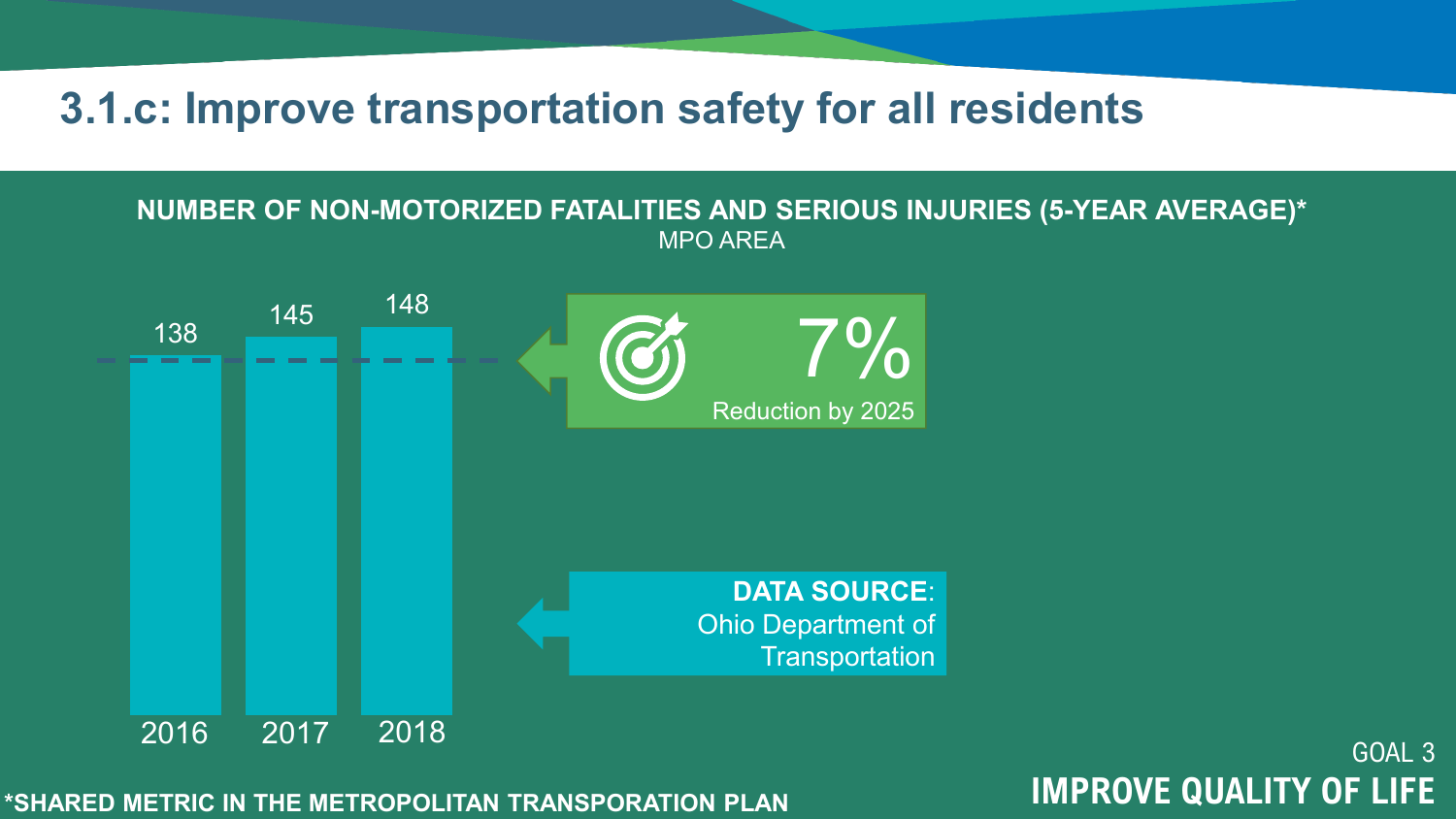### **3.2.a: Prioritize infrastructure development which supports multi-modal transportation options for all users**

#### **COMMUTERS DRIVING ALONE (5-YEAR ESTIMATES)\*** 15-COUNTY REGION

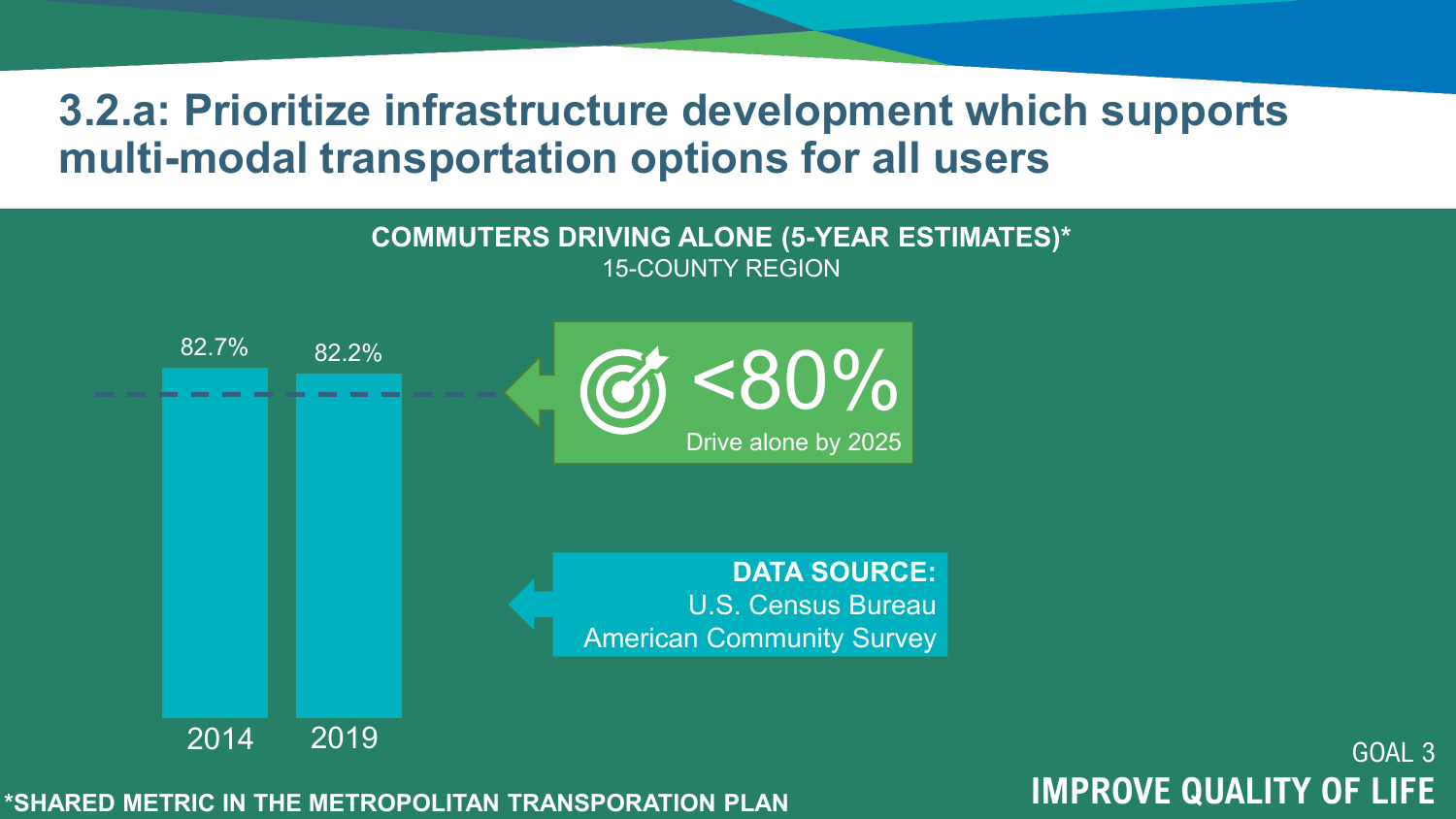### **3.2.b: Prioritize infrastructure development which supports multi-modal transportation options for all users**

### **COMMUTERS WALKING, BIKING, OR USING TRANSIT (5-YEAR ESTIMATES)\*** 15-COUNTY REGION



# GOAL 3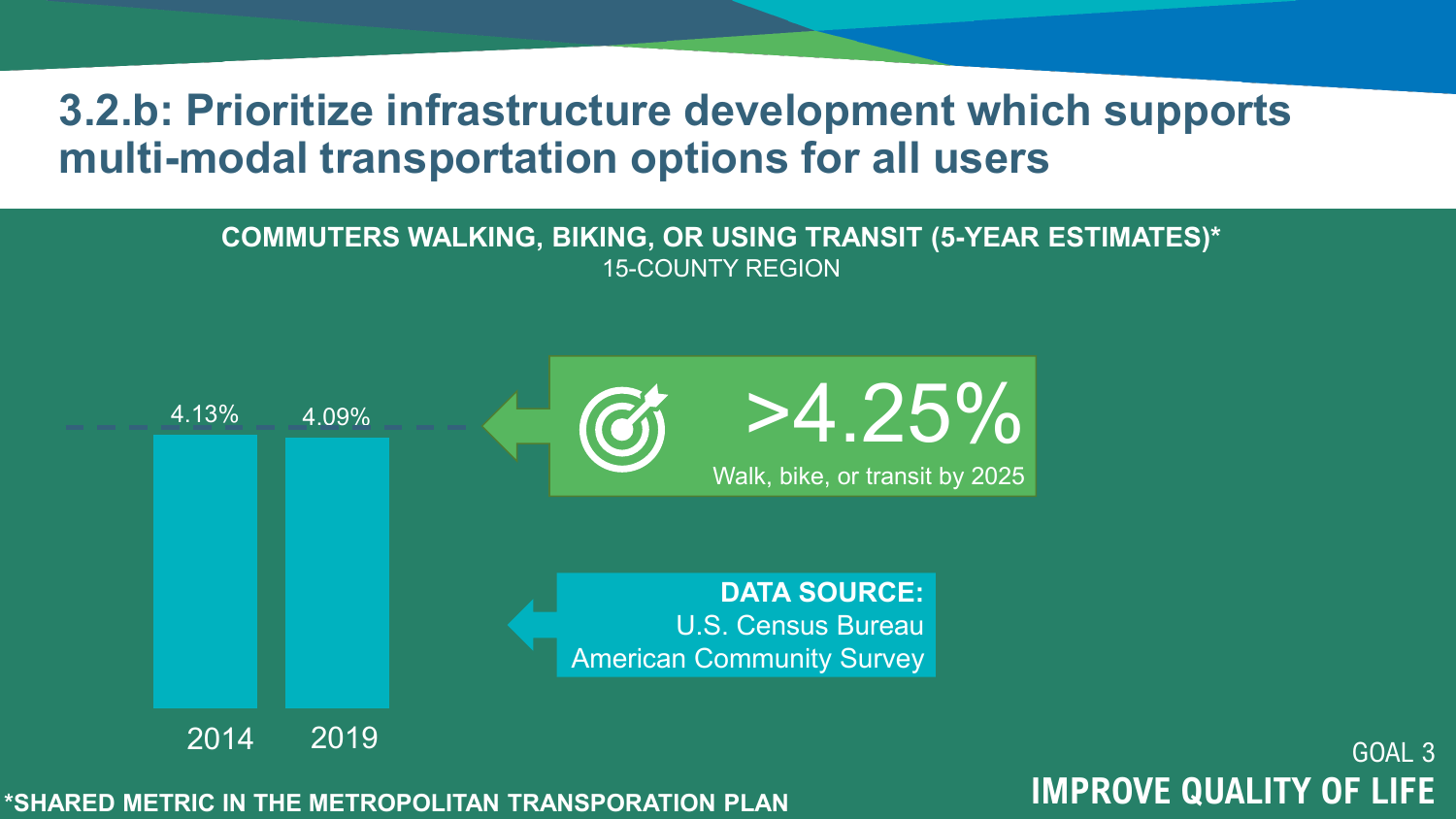**3.3.a Increase proximity\* to parks and regional trails**

#### **PERCENT OF POPULATION NEAR CENTRAL OHIO GREENWAYS** 7-COUNTY REGION



Population Total: 2,060,781 Living within 1/2 mile of COG Trail: 477,433 **Percent living within ½ mile of COG Trail: 23.17%**

>30% Population living near COG trails by 2025

> **DATA SOURCE**: **MORPC**

**IMPROVE QUALITY OF LIFE**

GOAL 3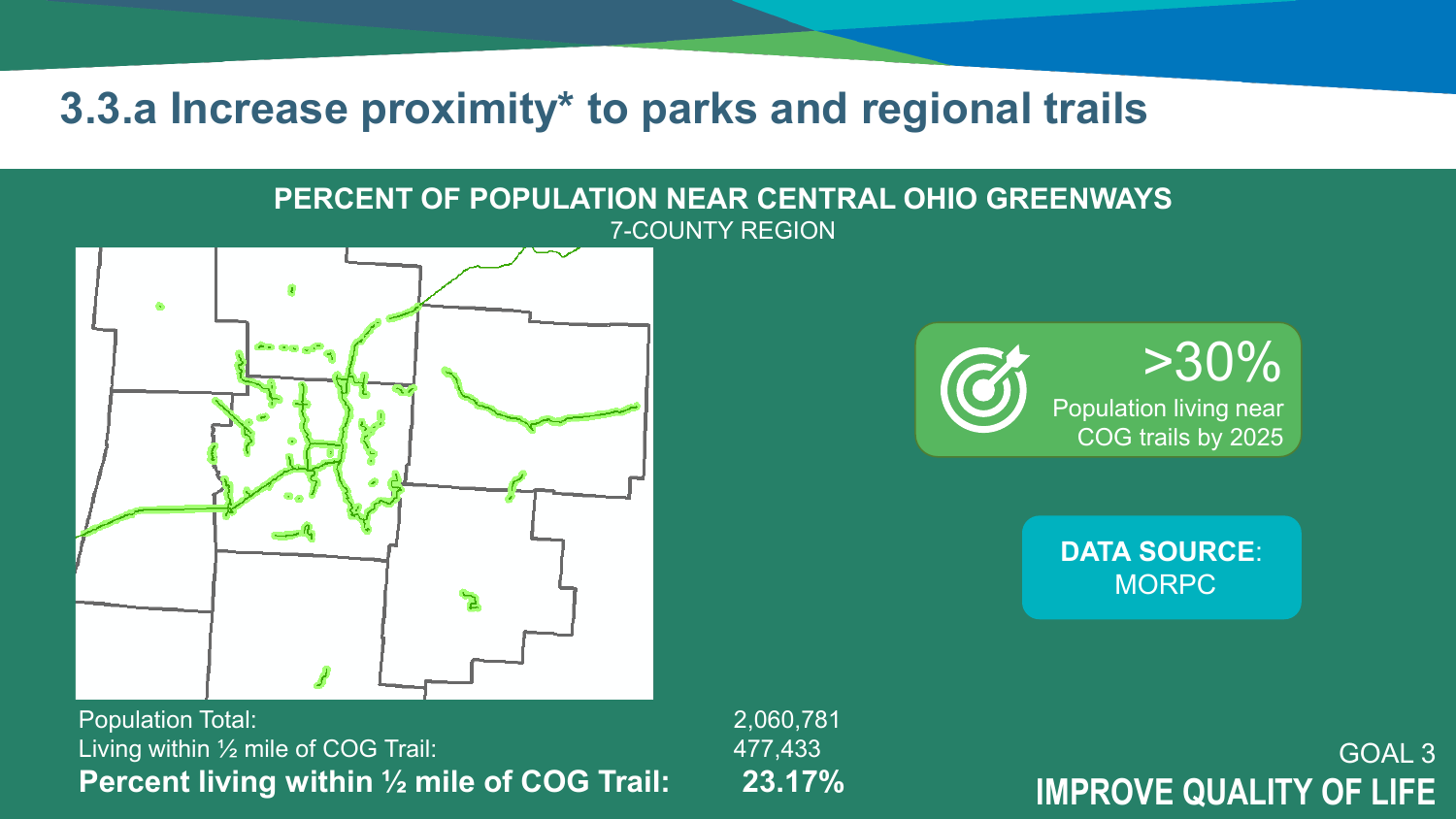### **3.3.b Increase proximity\* to parks and regional trails**

#### **PERCENT OF POPULATION NEAR PARKS (20 acres or larger)** 7-COUNTY REGION



Population Total: 2,060,781 Population living near Parks: 1,101,430 **Percent living near parks: 53.4%**



**DATA SOURCE**: **MORPC** 

### GOAL 3 **IMPROVE QUALITY OF LIFE**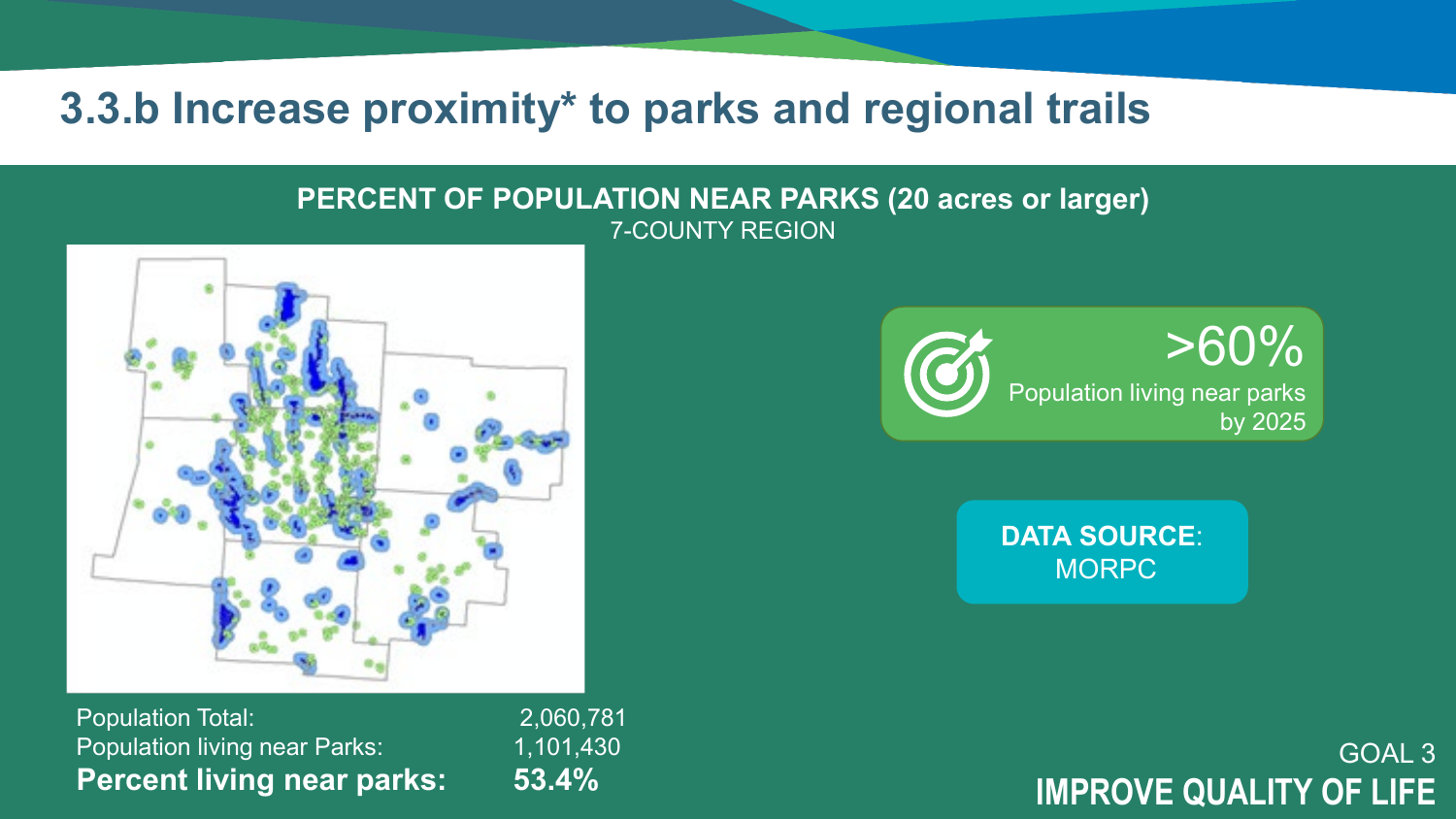### **3.4 Reduce household energy cost burden**

#### **PERCENT OF HOUSEHOLDS SPENDING MORE THAN 5% OF INCOME ON ENERGY COSTS** 15-COUNTY REGION

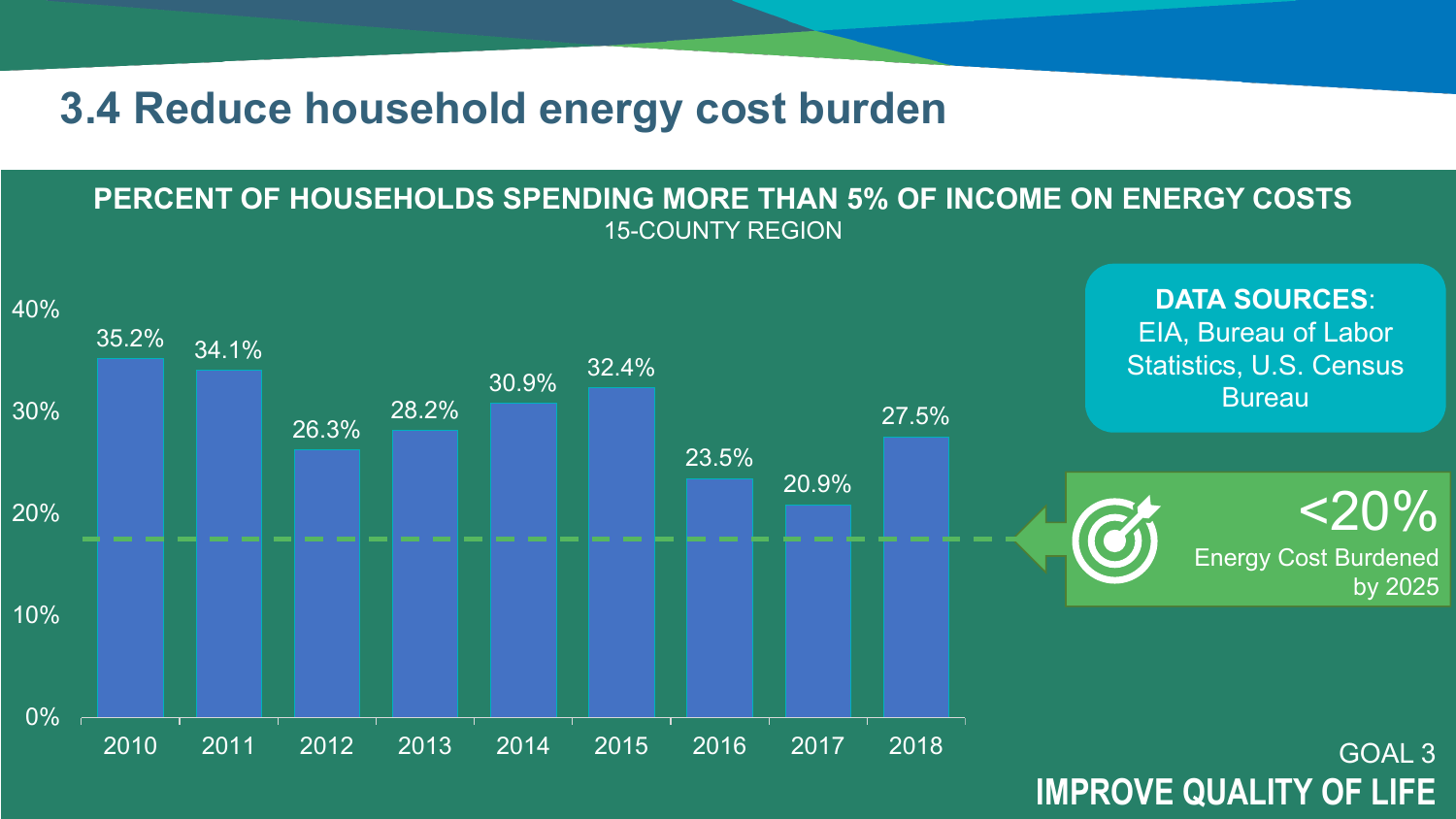### **3.5 Reduce the rate of elevated blood lead levels among children**



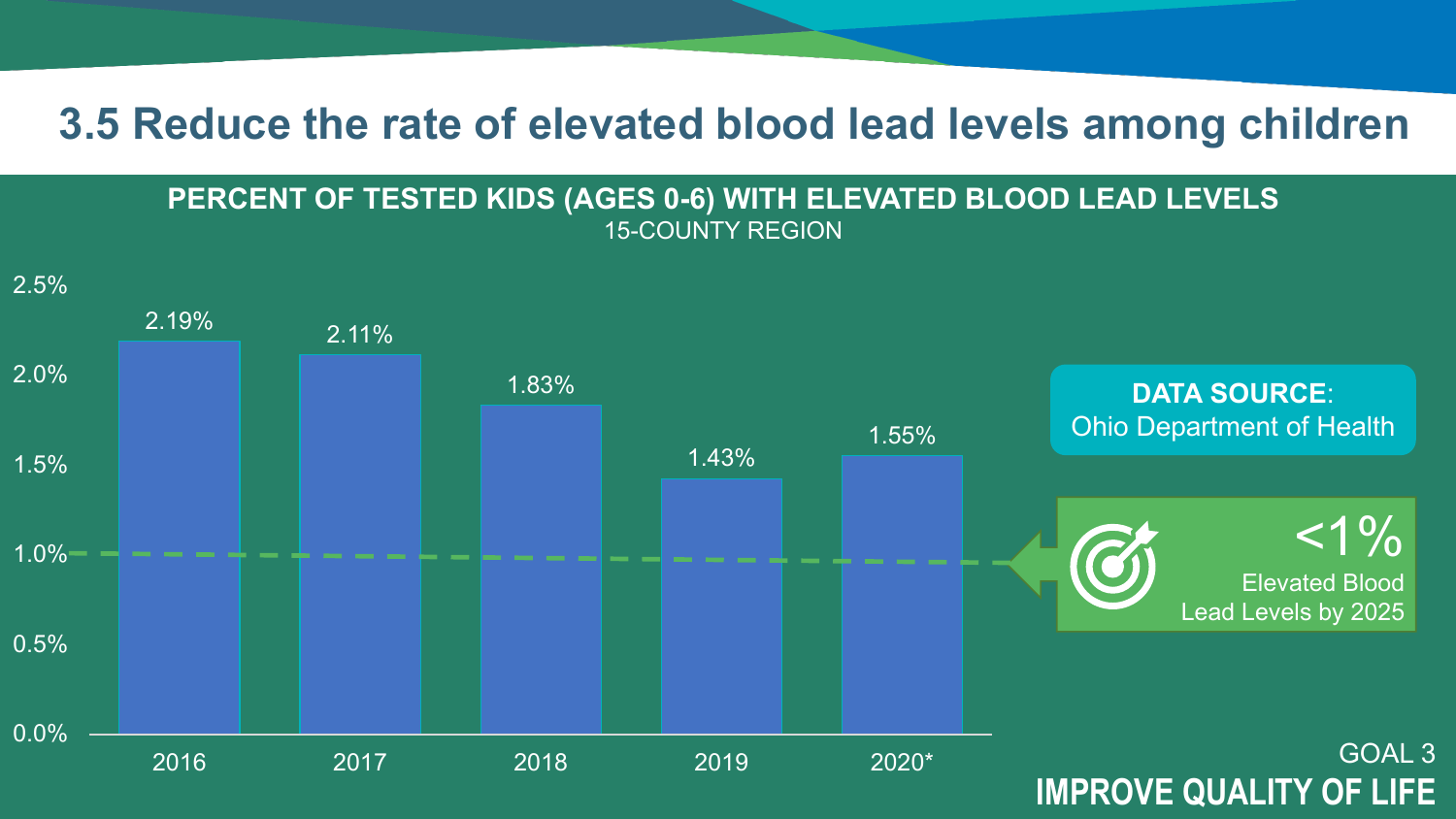## **4.1 Increase the number of businesses with established sustainability policies and practices**

**NUMBER OF BUSINESSES IN GREENSPOT OR SMART COLUMBUS ACCELERATION PARTNERS 2.0** 15-COUNTY REGION

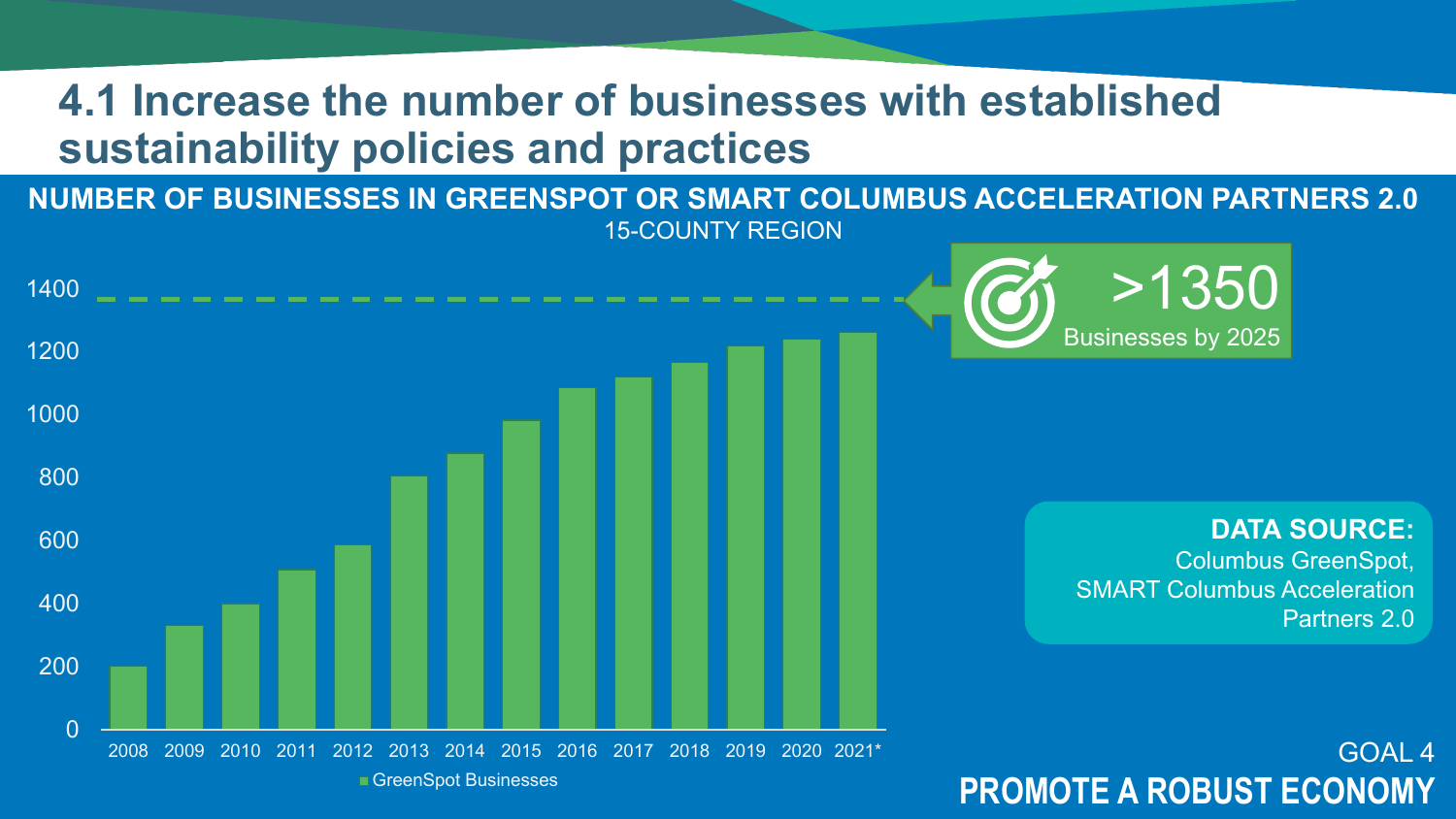### **4.2: Maximize infill and redevelopment along existing infrastructure**





**\*SHARED METRIC IN THE METROPOLITAN TRANSPORATION PLAN PROMOTE A ROBUST ECONOMY**

GOAL 4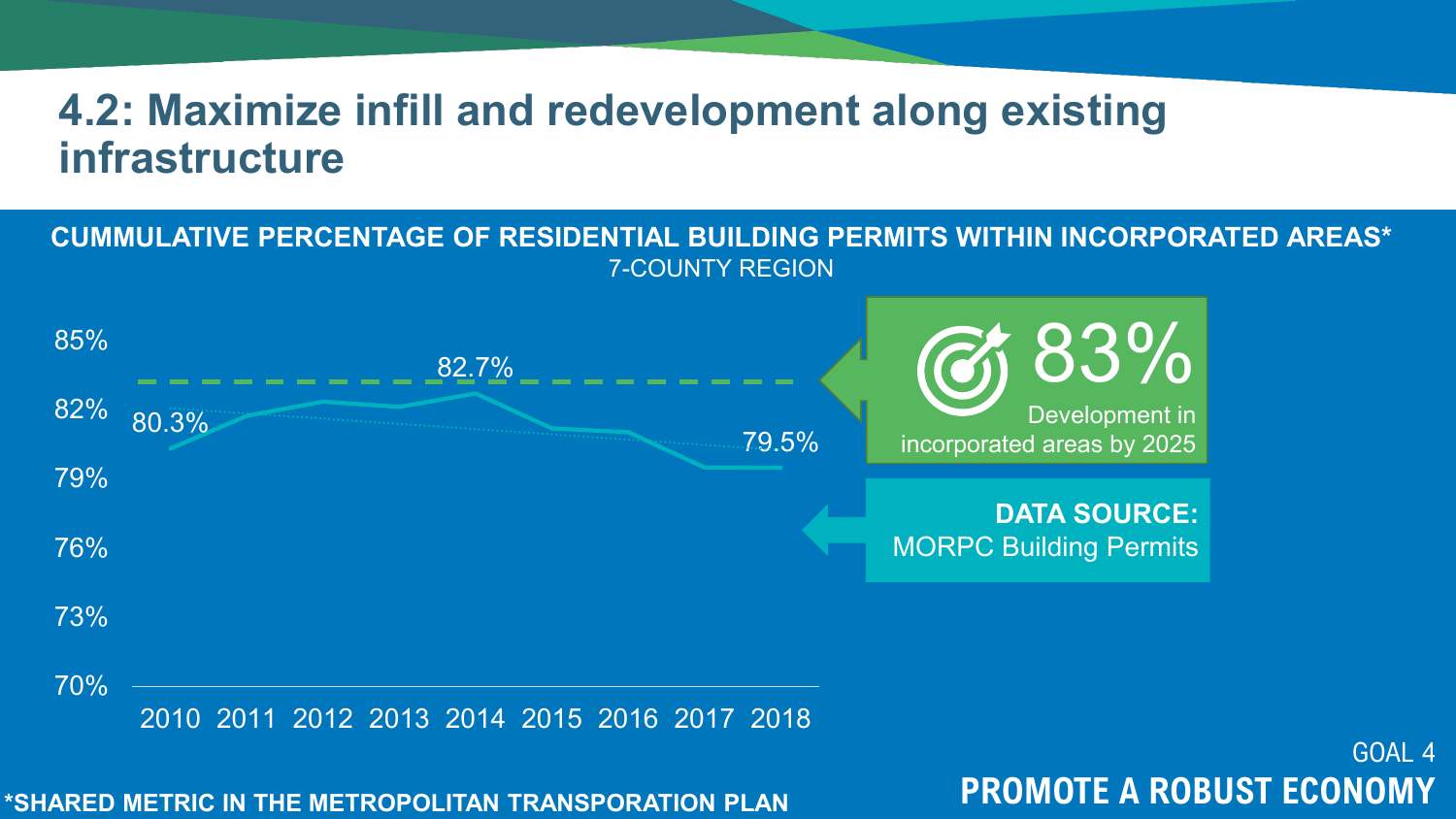## **4.3 Increase availability of affordable housing options near transit or job centers**

### **NUMBER OF PLACE-BASED SUBSIDIZED HOUSING UNITS NEAR TRANSIT STOPS OR JOB CENTERS** 7-COUNTY REGION







**DATA SOURCE**: National Housing Preservation Database, **MORPC** 

**PROMOTE A ROBUST ECONOMY**

GOAL 4